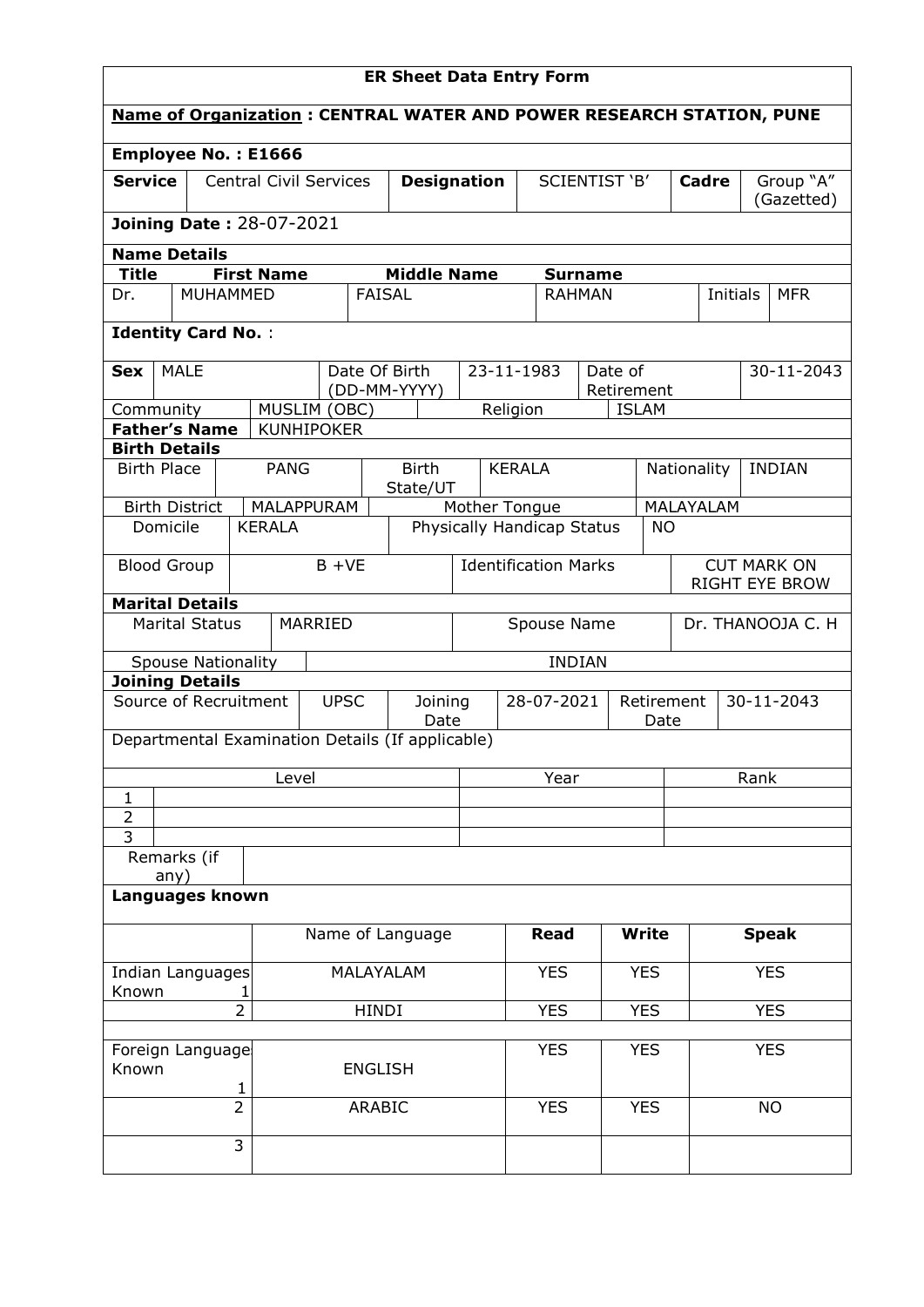# Details of deputation (if applicable)

| Name of the Office | Post held at that<br>time in parent<br>office | Name of post<br>(selected for<br>deputation |       | Period of deputation |
|--------------------|-----------------------------------------------|---------------------------------------------|-------|----------------------|
|                    |                                               |                                             | Since | From                 |
|                    |                                               |                                             |       |                      |

# Details of Foreign Visit

| SI.<br>No. | Place of Visit | Date of visit               | Post held at<br>that time               | Whether it is<br>a personal or<br>official visit | Details of visit                                                 |
|------------|----------------|-----------------------------|-----------------------------------------|--------------------------------------------------|------------------------------------------------------------------|
| 1.         | DOHA, QATAR    | 24-11-2010 to<br>30-09-2012 | Electrical<br>Engineer,<br>Q.C.C, Qatar | Work Visa                                        | Worked as<br><b>Electrical Project</b><br>and Design<br>Engineer |

# Transfer/Posting Detail (if applicable)

| Place | Period of posting |  |  |  |  |  |  |  |
|-------|-------------------|--|--|--|--|--|--|--|
|       | Since<br>From     |  |  |  |  |  |  |  |
|       |                   |  |  |  |  |  |  |  |

| Qualification (Use extra photocopy sheets for multi qualifications, experience, training, awards details) |                                                                    |                                                       |               |                                                                                                            |                  |                                                                                                                    |  |  |  |  |
|-----------------------------------------------------------------------------------------------------------|--------------------------------------------------------------------|-------------------------------------------------------|---------------|------------------------------------------------------------------------------------------------------------|------------------|--------------------------------------------------------------------------------------------------------------------|--|--|--|--|
| Qualification                                                                                             |                                                                    | Discipline                                            |               |                                                                                                            | Specialization 1 |                                                                                                                    |  |  |  |  |
| Ph. D                                                                                                     | <b>Electrical &amp; Electronics</b><br><b>Engineering Sciences</b> |                                                       |               | High Voltage & Insulation<br>Engineering, Partial<br>Discharge Monitoring and<br><b>Power Transformers</b> |                  |                                                                                                                    |  |  |  |  |
| Year                                                                                                      |                                                                    | <b>Division</b>                                       | CGPA/ % Marks |                                                                                                            |                  | Specialization 2                                                                                                   |  |  |  |  |
| 2021                                                                                                      |                                                                    |                                                       |               |                                                                                                            |                  | Signal Processing,<br>Pattern Recognition and<br>Soft Computing                                                    |  |  |  |  |
| Institution                                                                                               |                                                                    | University                                            |               | Place                                                                                                      |                  | Country                                                                                                            |  |  |  |  |
| Central Power Research<br>Institute (CPRI),<br>Bangalore                                                  |                                                                    | Visvesvaraya<br>Technological<br>University, Belagavi |               | Bangalore,<br>Karnataka                                                                                    |                  | India                                                                                                              |  |  |  |  |
| Qualification                                                                                             |                                                                    | Discipline                                            |               |                                                                                                            | Specialization 1 |                                                                                                                    |  |  |  |  |
| M. Tech                                                                                                   |                                                                    | <b>Electrical Engineering</b>                         |               | <b>Electrical Systems</b>                                                                                  |                  |                                                                                                                    |  |  |  |  |
| Year                                                                                                      |                                                                    | <b>Division</b>                                       | CGPA/ % Marks |                                                                                                            |                  | Specialization 2                                                                                                   |  |  |  |  |
| 2010                                                                                                      | <b>First Class</b>                                                 |                                                       | 8.19 / 10     |                                                                                                            |                  | Power Systems, High<br>Voltage Engineering,<br>Power Electronics,<br>Instrumentation and<br><b>Control Systems</b> |  |  |  |  |
| Institution                                                                                               |                                                                    | University                                            | Place         |                                                                                                            |                  | Country                                                                                                            |  |  |  |  |
| National Institute of<br>Technology (NIT),<br>Durgapur                                                    |                                                                    | National Institute of<br>Technology,<br>Durgapur      |               | Durgapur, West<br>Bengal                                                                                   |                  | India                                                                                                              |  |  |  |  |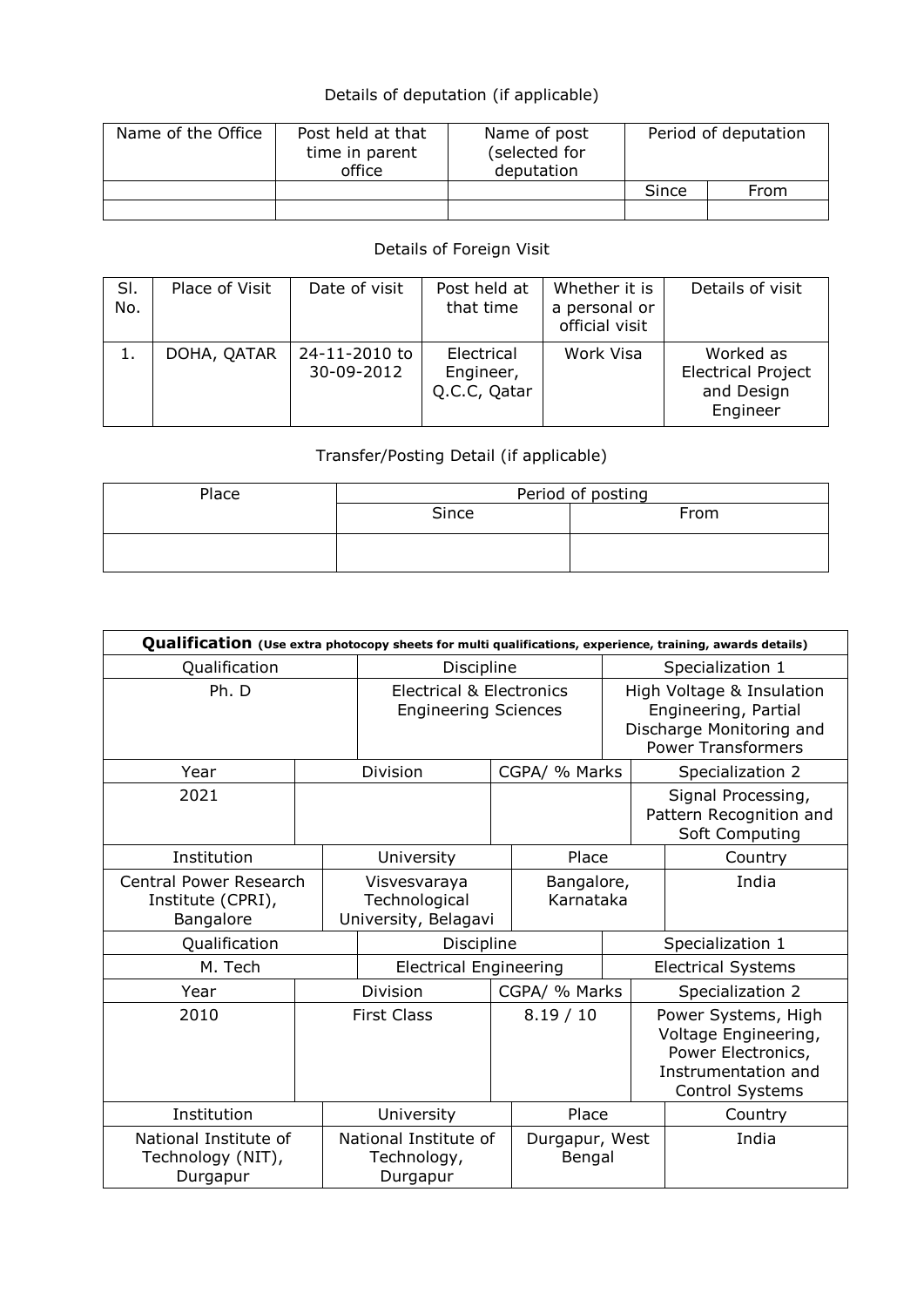| <b>Experience</b>                                                                                                        |                                        |                           |                          |                         |                         |                                        |                       |                            |                   |                                  |              |           |
|--------------------------------------------------------------------------------------------------------------------------|----------------------------------------|---------------------------|--------------------------|-------------------------|-------------------------|----------------------------------------|-----------------------|----------------------------|-------------------|----------------------------------|--------------|-----------|
| Type of Posting                                                                                                          |                                        |                           |                          |                         | Level                   |                                        |                       |                            |                   |                                  |              |           |
| Direct Recruitment by UPSC                                                                                               |                                        |                           |                          | Group "A" (Gazetted)    |                         |                                        |                       |                            |                   |                                  |              |           |
|                                                                                                                          |                                        | Designation               |                          |                         |                         | <b>Present Position</b>                |                       |                            |                   |                                  |              |           |
|                                                                                                                          | SCIENTIST 'B' (Electrical Engineering) |                           |                          |                         |                         | <b>SCIENTIST 'B'</b>                   |                       |                            |                   |                                  |              |           |
|                                                                                                                          |                                        | Ministry                  |                          |                         |                         |                                        |                       |                            | Department        |                                  |              |           |
|                                                                                                                          |                                        | Jal Shakti                |                          |                         |                         |                                        |                       | Water Resources, RD & GR   |                   |                                  |              |           |
|                                                                                                                          |                                        | Office                    |                          |                         |                         |                                        |                       |                            | Place             |                                  |              |           |
|                                                                                                                          | <b>CWPRS KHADAKWASALA PUNE</b>         |                           |                          |                         |                         |                                        |                       |                            | <b>PUNE</b>       |                                  |              |           |
|                                                                                                                          |                                        | <b>Experience Subject</b> |                          |                         |                         |                                        |                       |                            | Period of Posting |                                  |              |           |
|                                                                                                                          | Major                                  |                           |                          |                         |                         | Minor                                  |                       |                            |                   | From                             |              | To        |
|                                                                                                                          | <b>Electrical Engineering</b>          |                           |                          |                         |                         |                                        |                       |                            | 28-07-2021        |                                  |              | Till date |
| Note:-Refer the Annexure to fill above Major, Minor Subjects and below given training<br>subject(minimum 1 week & above) |                                        |                           |                          |                         |                         |                                        |                       |                            |                   |                                  |              |           |
| Training                                                                                                                 |                                        |                           |                          |                         |                         |                                        |                       |                            |                   |                                  |              |           |
| <b>Training Name</b><br><b>Training Year</b>                                                                             |                                        |                           |                          |                         | <b>Training Subject</b> |                                        |                       |                            |                   |                                  |              |           |
| 2021                                                                                                                     |                                        |                           | Induction / Job Training |                         |                         | Divisional Activities of CWPRS         |                       |                            |                   |                                  |              |           |
|                                                                                                                          | Level                                  |                           | Institute Name, Place    |                         |                         |                                        |                       | <b>Field Visit Country</b> |                   | Field Visit Place (within India) |              |           |
|                                                                                                                          |                                        |                           | CWPRS, Pune              |                         |                         | CWPRS, Pune                            |                       |                            |                   |                                  |              |           |
|                                                                                                                          | Sponsoring Authority                   |                           |                          |                         |                         | Period of Training<br>Duration         |                       |                            |                   |                                  |              | Result    |
|                                                                                                                          | CWPRS, Pune                            |                           | From                     |                         |                         | To                                     |                       |                            | (in Weeks)        |                                  |              | Qualified |
|                                                                                                                          |                                        |                           | 02-08-2021               |                         |                         | 15-09-2021                             |                       |                            | 6                 |                                  |              |           |
|                                                                                                                          | <b>Awards/Publications</b>             |                           |                          |                         |                         |                                        |                       |                            |                   |                                  |              |           |
| Type of Activity:                                                                                                        |                                        |                           |                          |                         | Academic                |                                        |                       |                            |                   |                                  | Non Academic |           |
| <b>Activity Area</b>                                                                                                     |                                        |                           |                          | <b>Activity Subject</b> |                         |                                        | <b>Activity Title</b> |                            |                   |                                  |              |           |
|                                                                                                                          |                                        |                           |                          |                         |                         |                                        |                       |                            |                   |                                  |              |           |
| Day                                                                                                                      |                                        | Month                     |                          | Year                    |                         | Activity<br><b>Description/Remarks</b> |                       |                            |                   |                                  |              | Level     |
|                                                                                                                          |                                        |                           |                          |                         |                         |                                        |                       |                            |                   |                                  |              |           |

Note: (i) Concerned CCS Officer is responsible for the correctness of information sent through ER Sheet Performa.

 (ii) Subject to verification by the concerned administrative authorities. Date: 27-08-2021 Place: Pune

(E-mail id: faisal.rahman@gov.in)

Information checked and verified – by Signature of Officer

| Section   | Ministry/  |                          |  |
|-----------|------------|--------------------------|--|
| Officer   | Department |                          |  |
| E-mail id | Room NO.   | <b>Building</b><br>Name: |  |
| Phone NO. | Wing No.   |                          |  |

#### **Annexure I**

#### **Research / Teaching Experience:**

- 1. Senior Research Fellow (High Voltage Division, Cables & Diagnostics Division) Central Power Research Institute, Bangalore, India, (May 2013 to May 2018).
- 2. Assistant Professor (Electrical & Electronics Engineering), Nehru College of Engineering & Research Center, Thrissur, Kerala, (November 2012 to April 2013).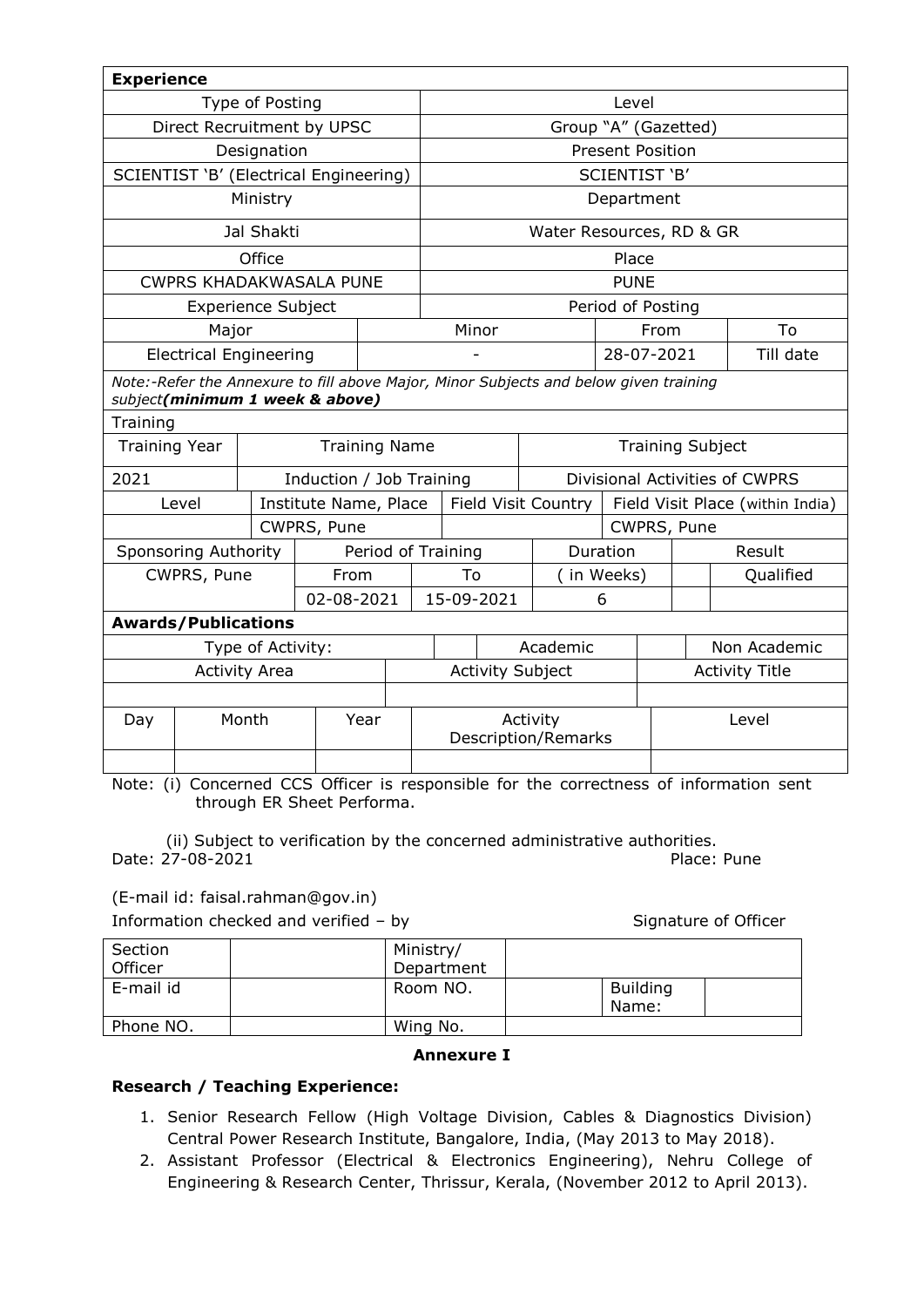3. Teaching / Research Assistant (High Voltage Laboratory), National Institute of Technology Durgapur, West Bengal, India, (August 2008 to July 2010).

## **Industrial Experience:**

- 1. Accredited Solar Power Plant Inspector, ANERT (Agency for New and Renewable Energy Research and Technology), Ministry of Power, Government of Kerala (December 2018 to March 2021).
- 2. Electrical Project Engineer, Qatari Construction Co. (Q.C.C) W. L. L, Doha, Qatar (November 2010 to September 2012).

#### **Achievements:**

- 1. Senior Research Fellowship from CPRI Bangalore, India.
- 2. GATE Scholarship during M. Tech course, MHRD, Government of India.
- 3. Qualified GATE in 2007, 2010 and 2013.
- 4. Rooftop Solar Grid Engineer, Skill Council for Green Jobs, Government of India.
- 5. Reviewer of IEEE Access, IET SMT, IJPES (ACTA Press) and IEEE Conferences.

## **Publications:**

## **Journals**

- 1. **Muhammed Faisal Rahman**, Pradeep Nirgude, "Partial Discharge Behaviour due to Irregular-shaped Copper Particles in Transformer Oil with Different Moisture Content of Pressboard Barrier under Uniform Field" **IET Generation, Transmission & Distribution**, Vol. 13, Issue 27, pp. 5550-5560, December 2019.
- 2. **Muhammed Faisal Rahman**, Pradeep Nirgude, B. Nageshwar Rao, "Effect of irregular-shaped Cu particles on transformer oil PD characteristics under varying electrode configurations", **IET Science, Measure. & Technology**, Vol. 13, No. 2, pp. 201-211, March 2019.
- 3. **M. Faisal Rahman**, Pradeep M. Nirgude, B. Nageshwar Rao and K. P. Meena, " PD Pulse Discrimination of Different Conducting Particles in Transformer Oil Under Uniform Field", In: Németh B. (eds) Proceedings of the 21st International Symposium on High Voltage Engineering. ISH 2019. Lecture Notes in Electrical Engineering, Vol 599, pp: 1004-1013, **Springer**, Cham (https://doi.org/10.1007/978-3-030-31680-8\_97).
- 4. **M. Faisal Rahman**, B. Nageshwar Rao, Pradeep M. Nirgude, Thirumurthy "Effect of Non-Conducting Particle in Transformer Oil Partial Discharge Characteristics", In: Németh B. (eds) Proceedings of the 21st International Symposium on High Voltage Engineering. ISH 2019. Lecture Notes in Electrical Engineering, Vol 599, pp: 1014-1023, **Springer**, Cham (https://doi.org/10.1007/978-3-030-31680- 8\_98).
- 5. **M. Faisal Rahman**, Dr. B. Nageshwar Rao, Dr. Pradeep M. Nirgude, "Pulse Characteristics and Pattern Analysis of Corona Discharges with Different Pressboard Insulation Barriers", Power Research - A Journal of CPRI, Vol 13. Issue. 01, March 2017, ISSN: 0973-0338.

#### **International Conferences**

1. **Muhammed Faisal Rahman**, Pradeep M. Nirgude, "Irregular-shaped Particle Motion and Charge Transfer Mechanism in Transformer Oil under Varying Field," 2020 IEEE 9th Power India International Conference (PIICON), SONEPAT, India, 2020, pp. 1-5, (IEEE Xplore DOI: 10.1109/PIICON49524.2020.9112961).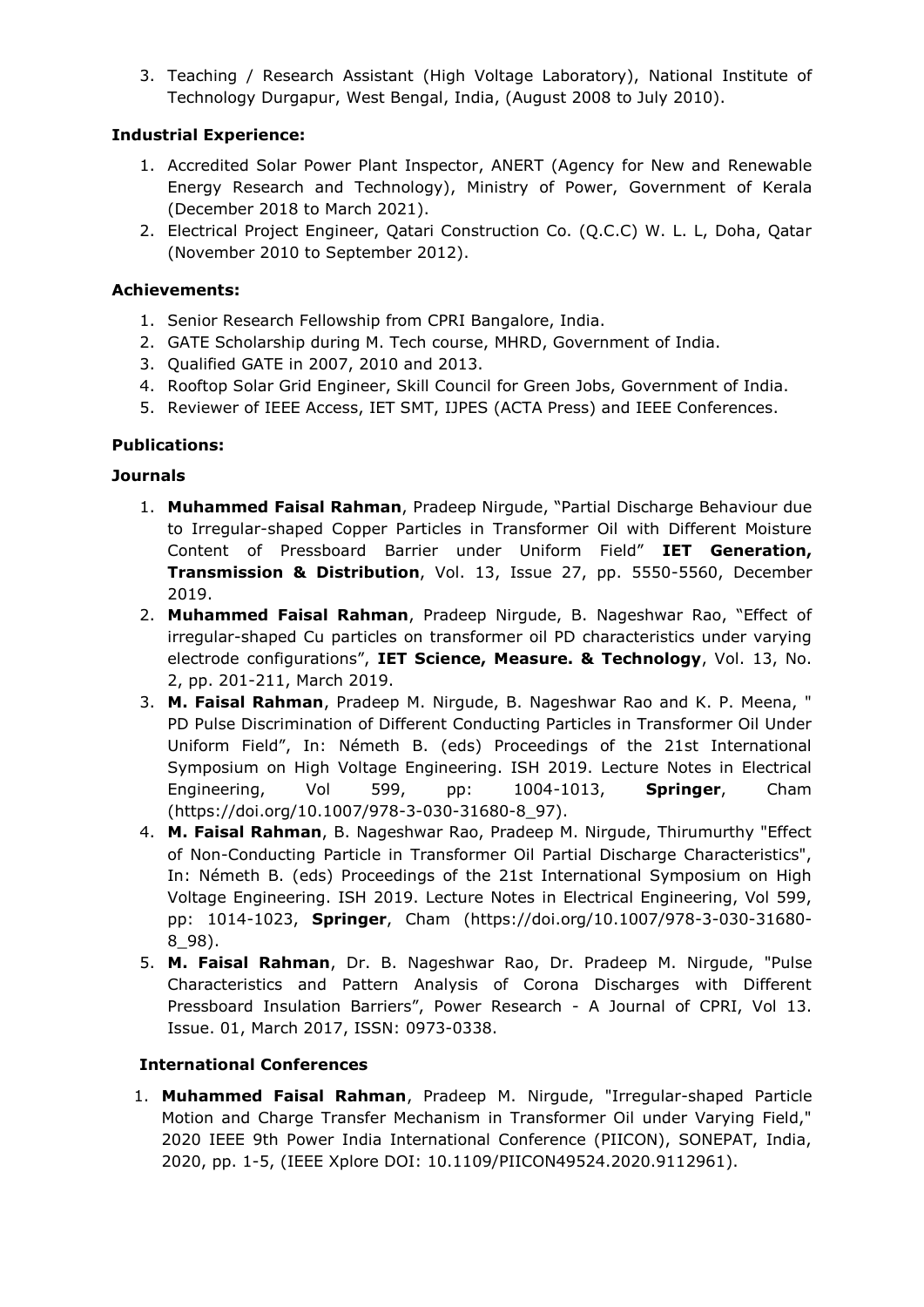- 2. **M. Faisal Rahman**, Pradeep M. Nirgude, "Investigation of Particle Initiated Partial Discharges in Transformer Oil with Pressboard Barrier under Divergent Fields", IEEE International Conference on High Voltage Engineering & Technology (ICHVET-2019), Hyderabad, India. (IEEE Xplore DOI: 10.1109/ICHVET.2019.8724264).
- 3. **M. Faisal Rahman**, Pradeep M. Nirgude, "A New Approach to Study Partial Discharge Inception due to Particles in Transformer Oil using Electric Field Analysis", IEEE International Conference on High Voltage Engineering & Technology (ICHVET-2019), Hyderabad, India. (IEEE Xplore DOI: 10.1109/ICHVET.2019.8724179).
- 4. **M. Faisal Rahman**, B. Nageshwar Rao, Pradeep M. Nirgude and K. P. Meena, "Partial Discharge Pulse Discrimination Of Different Conducting Particles In Transformer Oil Under Uniform Field", 21st International Symposium on High Voltage Engineering(ISH 2019), August 26 to 30, 2019, Budapest, Hungary.
- 5. **M. Faisal Rahman**, B. Nageshwar Rao, Pradeep M. Nirgude, Thirumurthy "Effect of Non-Conducting Particle in Transformer Oil Partial Discharge Characteristics", 21st International Symposium on High Voltage Engineering(ISH 2019), August 26 to 30, 2019, Budapest, Hungary.
- 6. **Muhammed Faisal Rahman**, B. Nageshwar Rao, Pradeep M. Nirgude, Thirumurthy "Influence of Moisture on Partial Discharge Characteristics of Oil Impregnated Pressboard under Non-uniform Field", 20th International Symposium on High Voltage Engineering(ISH 2017), from August 28 to September 01, 2017, Buenos Aires, Argentina. (https://e-cigre.org/publication/ISH2017\_545).
- 7. **M. Faisal Rahman**, B. N. Rao, Pradeep M. Nirgude, "Pulse Characteristics and Pattern Analysis of Corona Discharges with Different Pressboard Insulation Barriers", 18th Asian Conference on Electrical Discharge (ACED 2016) at IIT Madras, India.
- 8. **M. Faisal Rahman**, Pradeep M. Nirgude, U. R. Sheshagiri Rao, "Simulation of Partial Discharges in an Insulation Void and Discharge Signal Analysis Using Wavelet", International Conference on High Voltage Engineering & Technology (ICHVET-2015), pp.32-37, January 29th-30th, 2015, Hyderabad, India.
- 9. **M. Faisal Rahman**, N. K. Roy, "MATLAB Partial Discharge Simulation and Detection Using Wavelet", International Conference on Convergence of Science & Engineering (ICSE-2010), April. 21-23, 2010, DSI Bangalore-78 (IEEE Bangalore Section).

#### **National Conferences**

- 1. **M. Faisal Rahman**, Pradeep M. Nirgude, U. R. Sheshagiri Rao, "Pattern Recognition Technique for Classification of Multiple Partial Discharges in Simulated Transformer Defect Model", National Conference on Recent Trends in Power Engineering, 29-30 December 2015, IIT Madras, Chennai 600 036, India.
- 2. **M. Faisal Rahman**, Pradeep M. Nirgude, U. R. Sheshagiri Rao, D. Devendranath, R. S .S Aradhya "Partial Discharge Measurement Techniques for Transformer Condition Monitoring and Assessment", National High Voltage Engineering Conference (NHVEC-2014), pp.84-89, March 7th-8th, 2014, Hyderabad, India.
- 3. U. R. Sheshagiri Rao, **Muhammed Faisal Rahman**, R. S. Shivakumara Aradhya, K. Mallikarjunappa, T. Bhavani Shankar "Diagnostic Testing Of Metal Oxide Gapless Surge Arrester", National Conference on Modern Trends in Diagnostic Testing and Condition Assessment of Power Plant and Substation Equipment, pp.157-164, January 30th-31st, 2014, CPRI Bangalore, India.
- 4. **M. Faisal Rahman**, N. K. Roy, C. Koley "Simulation of Partial Discharges in high Voltage Insulation and Pulse Analysis Using Wavelet", National Conference on